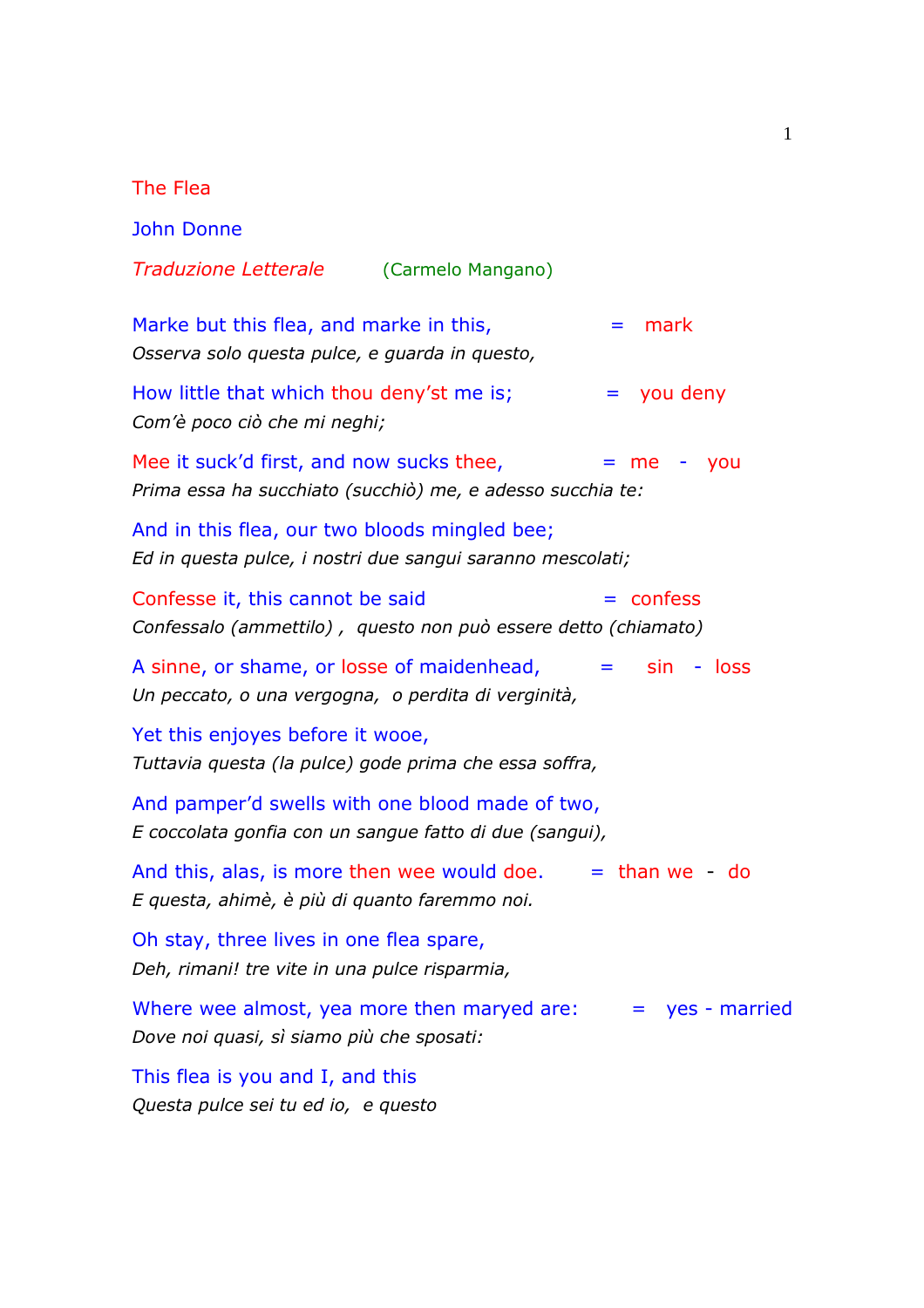The Flea John Donne *Traduzione Letterale* (Carmelo Mangano) Our mariage bed, and mariage temple is; *Il nostro letto matrimoniale, ed è tempio del matrimonio;* Though parents grudge, and you, w'are met, *Malgrado i tuoi genitori ne risentono, e tu (pure) ci siamo incontrati,*  And cloysterd in these living walls of Jet. *E racchiusi in questi muri vivi di Gaietto.*  Though use make thee apt to kill mee, *Sebbene abituarmi a te (vivere con te) potrebbe uccidermi,*  Let not to this, selfe murder added bee,  $=$  self - be *Non permettere che questo sia un suicidio,*  And sacrilege, three sinnes in killing three. *E sacrilegio, tre peccati nell'uccidere tre.* Cruell and sodaine, hast thou since  $=$  you *Crudele e impulsiva, tu hai già*  Purpled thy naile, in blood of innocence?  $=$  nail *Macchaito di rosso la tua unghia, di sangue innocente?* In what could this flea guilty bee, *Di cosa questa pulce (può) essere colpevole,* Except in what drop which it suckt from thee? *Eccetto (se non) di quella goccia che ha succhiato (succhiò) da te?* Yet thou triumph'st, and saist that thou  $=$  say *Tuttavia tu esulti, e dici che tu* Find'st not thy selfe, nor mee the weaker now; *Non trovi te stessa, nè me più debole ora;*